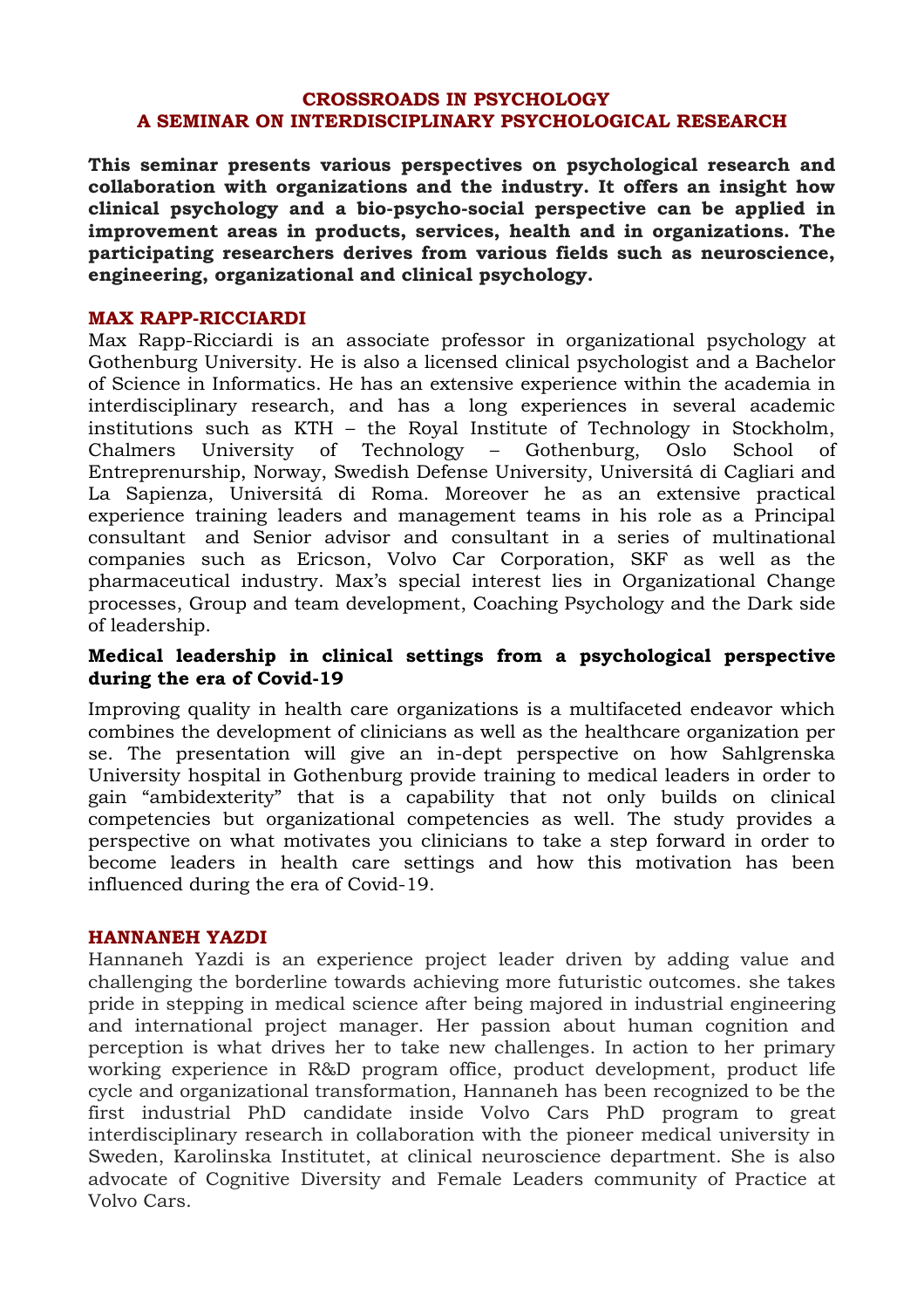# **Physiological and Subjective Correlates of Frustration in Driving**

Have you been in rush while driving to reach your important appointment on certain time and all the possible blockages come on your way and you become late for your appointment; the traffic light stuck on red color, an accident creates an unexpected traffic jam and a bicycle in front of you does not pay attention to give you a way? At the end, after passing all these situations, you reach your destination and you realized there is no parking place! How do you feel in this typical situation? Perhaps, it is frustrative for you as well. In this research we are investigating an interdisciplinary project to explore new method to evaluation of human interaction and advance technology; particularly, the potential for measuring physiological brain indicators of experienced frustration and flow by using biometrics measurement and fMRI techniques as markers for interaction pain points.

## **TREVOR ARCHER**

Born: 25<sup>th</sup> October 1949 (St.Crispin's & St.Crispinian's day). At 7 years-of-age, I was sent to St. Joseph's College (school), North Point, Darjeeling, and from 15-17 years I attended Wallington Grammar School, Wallington, Surrey, UK. During this latter period, I was part-time (2 days/week) stable lad, Epsom, Surrey (Paul Smythe, racehorse trainer). With six 'O'-levels, I was offered a position at the Institute of Animal Physiology, Babraham, UK (1967), and took my OND and HND qualifications at Cambridgeshire Polytechnical College, Cambridge, UK (1971). Thereafter, I obtained an Honour's degree (BSc, Psychology and Physiology) at Newcastle-upon-Tyne University (1974), and a PhD, Uppsala University, Uppsala, Sweden (1979). From 1978 (Aug) to 1988 (Dec), I was employed by Astra Läkemedel AB with the position of Head of Neuropharmacology Section and CNS Drugs when I left (1988) to take up my appointment as Professor and Chair of Biological Psychology, University of Gothenburg. I have held the position of Guest or Visiting Professor at: University of Hawaii at Manoa (1994), Örebro University (1996-2006), Karlstad University (2000-2004), Kalmar University (2003-2013), Madrid University (1991-2009), Sapienza University, Rome (2013-2019) and received an Outstanding Lifetime Achievement Award from St. Joseph's College, North Point (October, 2010); Honorary Doctorship, Professorship and Membership Awards from the Polish Academy of Science Pharmacological Society (May, 2013); and the Sansone Award (April, 2014): School of Medicine, Washington University, St. Louis, Missouri. Dr. Waymans Mullin Award (Best Journal Article, with AC Andersson et al.), Society for Police and Criminal Psychology (2018), H-index is currently 49, with over 7880 citations, Senior professor at Gothenburg university since  $30<sup>th</sup>$  October  $2016$  until  $30<sup>th</sup>$  March  $2020$ .

# **Exercise for Neurohealth and Longevity: Hormesis**

The strains and efforts of regular physical exercise are ubiquitously and noninvasively associated with safeguarding heath, both psychologically and somatically, at several different levels, behavioral, organic and cellular. Cognitive, emotional and motivational benefits are manifested through assets derived from brain regional, hormonal, neurotransmitter and trophic factor augmentation. Progression in immune system functioning and protection-regeneration in the brain and CNS both retard eventual disorder liability and the ageing process. Not